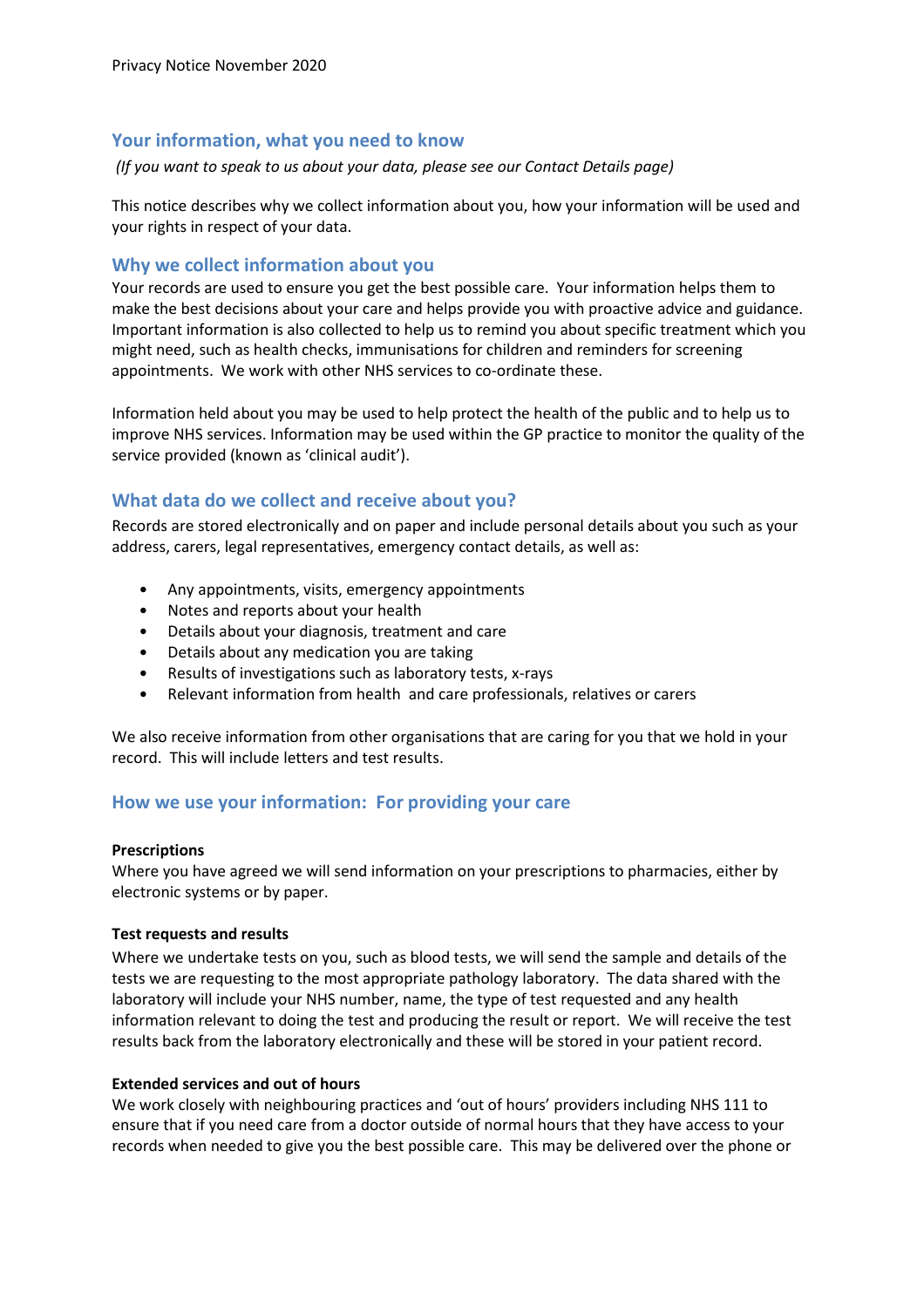via video consultation as appropriate. Services may be run by 'GP Federations' and 'Primary Care Networks'.

### Patient referrals

With your agreement, your GP or Nurse may refer you to other services not provided by the practice, or they may work with other services to provide your care in the practice. Information will be shared by letters, emails and shared record systems.

Once you have been seen, the other care agency will tell us about the treatment they have provided for you and any support which your GP needs to provide. This information is then included in your record. Referrals can be to lots of different services, such as smoking cessation services, social prescribers, voluntary services and other health and care agencies, as appropriate, for your care.

### Hospital, Community or Social Care Services

Sometimes the staff caring for you need to share some of your information with others who are also supporting you. This could include hospital or community based specialists, nurses, health visitors, therapists or social care services. Information will be shared to organisations where you receive care, whether that is local or further away, if you need specialist care or emergency care in another.

### Shared computer systems

Health and Social care services are developing shared systems to share data efficiently and quickly. It is important for anyone treating you to be able to access your shared record so that they have all the information they need to care for you. This will be during your routine appointments and also in urgent situations such as going to A&E, calling 111 or going to an Out of hours appointment. It is also quicker for staff to access a shared record than to try to contact other staff by phone or email.

Only authorised staff can access the systems and the information they see is carefully checked so that it relates to their job. Systems do not share all your data, just data which services have agreed is necessary to include.

For more information about shared care records, please see the Local Share Care Record Statement



### Safeguarding of children or vulnerable adults

If we have significant concerns or hear about an individual child or vulnerable adult being at risk of harm, we may share relevant information with other organisations, such as local authorities and the Police, involved in ensuring their safety.

### Ensuring medicines work well

We work with the local Medicines Management team of the Clinical Commissioning Group to help get the best out of medicines for patients and ensure they are effective in managing conditions. This generally uses anonymous data, but occasionally they will assist in reviews of medication for patients with complex needs. Doctors may also seek advice and guidance on prescribing queries.

### Identifying health risks

Systems known as 'risk stratification tools' are used to help determine a person's risk of suffering particular conditions and enable us to focus on preventing ill health before it develops. Information in these systems comes from a number of sources, such as hospitals and the practice. This can help us identify and offer you additional services to improve your health.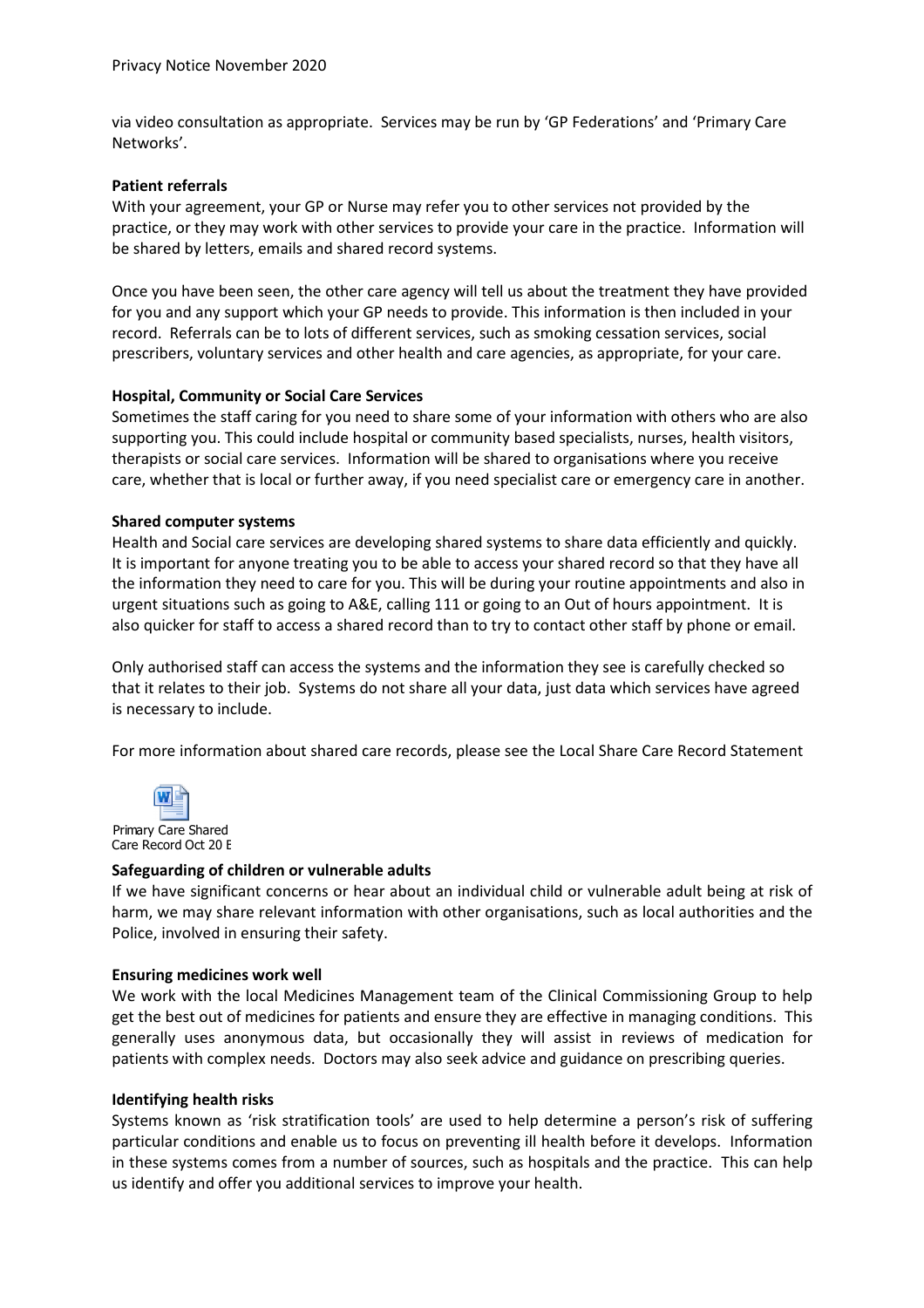### Multi-disciplinary team meetings

For some long term conditions, such as diabetes, the practice participates in meetings with staff from other agencies involved in providing care, to help plan the best way to provide care to patients with these conditions.

### National Services (including screening programmes)

There are some national services like National Diabetes Audit and the National Cancer Screening Programmes that collect and keep information from across the NHS. This is how the NHS knows when to contact you about services like cervical, breast or bowel cancer screening.

You can find out more about how the NHS holds and shares your information for national programmes on the NHS screening website (https://www.nhs.uk/conditions/nhs-screening/)

Data may also be shared on anyone who contracts a 'communicable disease', such as Covid 19, in order to manage public health and safety.

# How we use your information: beyond providing your care

The information collected about you when you use our services can also be used and provided to other organisations for purposes beyond your individual care, for instance to help with:

- improving the quality and standards of care
- research into the development of new treatments
- preventing illness and diseases
- monitoring safety
- planning new services
- public health screening
- assisting the Care Quality Commission with any investigations
- investigating fraud

Wherever possible data used for these purposes is anonymised so that you cannot be identified. If information cannot be completely anonymous, then this may only take place when the law allows the information to be used. All these uses help to provide better health and care for you, your family and future generations.

## Statutory disclosures

Sometimes we are duty bound by laws to disclose information to organisations such as the Care Quality Commission, the Driver and Vehicle Licencing Agency, the General Medical Council, Her Majesty's Revenue and Customs and Counter Fraud services. In these circumstances we will always try to inform you before we are required to disclose and we only disclose the minimum information that the law requires us to do so.

What else might information be used for?

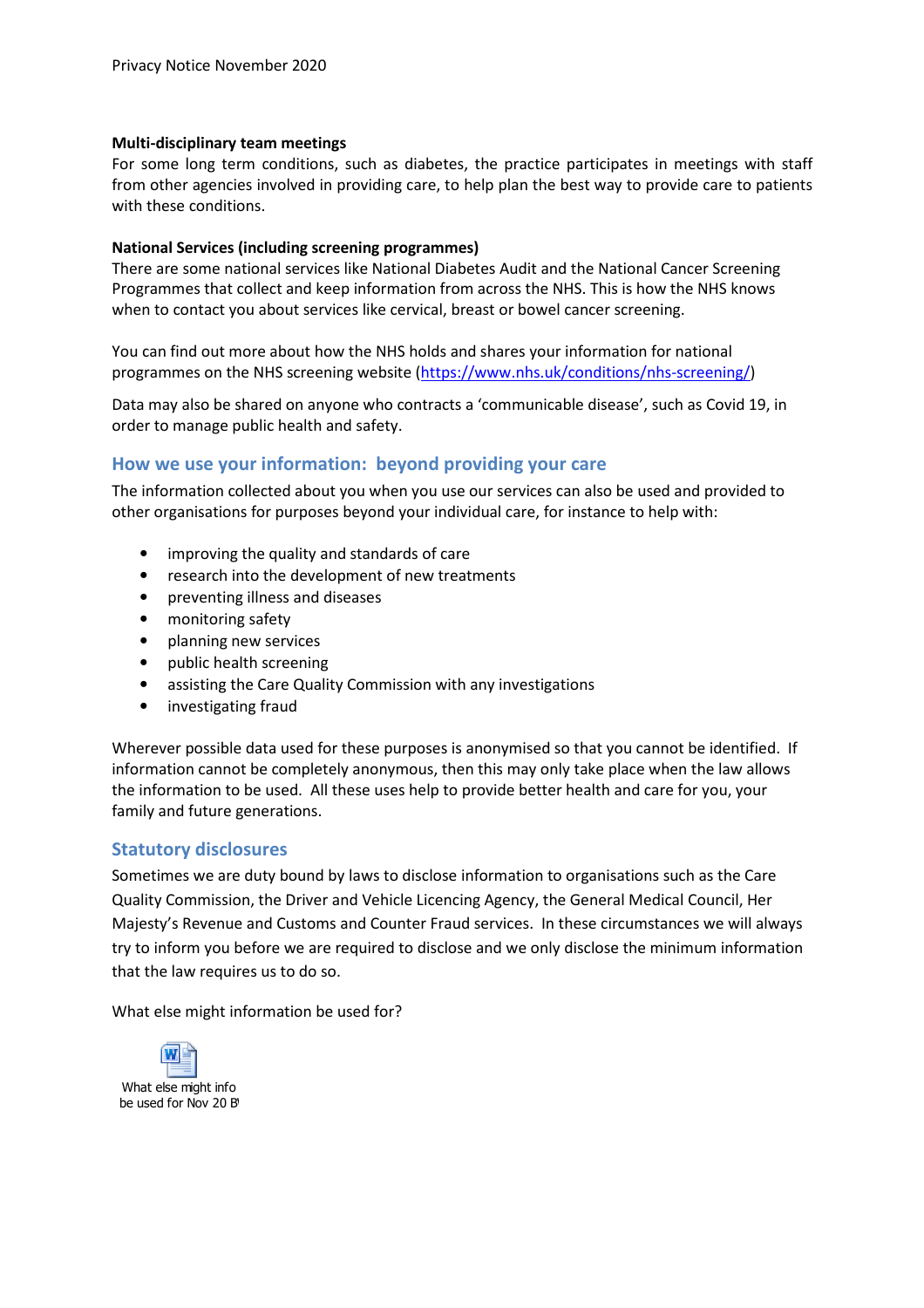# Objecting to the of use of data for purposes beyond your care

The NHS Constitution states 'You have a right to request that your personal and confidential information is not used beyond your own care and treatment and to have your objections considered'. For further information please visit: The NHS Constitution

### National data opt-out

The national data opt-out enables patients to opt-out from the use of their personal confidential data for research or planning purposes. To find out more or to register to opt out, please visit www.nhs.uk/your-nhs-data-matters.

If you have any concerns about use of your data not covered by the National Data Opt out, please contact the practice.

# How long do we hold information for?

Records are kept for the lifetime of the patient. If you move to a new practice, your record will be transferred. If the practice you have left need to access your record, for example to deal with a historic complaint, they will let you know. When information has been identified for destruction or deletion it will be disposed of using approved confidential disposal procedures.

# Your rights:

Data Protection laws give you a number of rights, including access to your data, correction, erasure, objection and restriction of use of your data. Details on how to request access to your data are set out below. If you have any concerns about the accuracy and use of your records, please contact us.

# Right of Access to your information (Subject Access Request)

You have the right to have a copy of the information we hold about you. There are some safeguards regarding what you will have access to and you may find information has been removed for the following reasons.

- Where your doctor has decided that some information may cause significant harm to you or someone else
- Where the information is about someone else (third party) and is confidential to them

You can make a request by asking or writing to the practice. We may ask you to complete a form so that we have a record of your request. You will need to provide proof of identity.

If you would like to access your GP record online click here https://www.readinguniversitymedicalpractice.nhs.uk/doitonline.aspx

# Lawful basis for processing:

The use of personal data for providing care is supported under the following Article 6 and 9 conditions of the GDPR:

- Article 6(1)(e) '…necessary for the performance of a task carried out in the public interest or in the exercise of official authority…'; and
- Article 9(2)(h) 'necessary for the purposes of preventative or occupational medicine for the assessment of the working capacity of the employee, medical diagnosis, the provision of